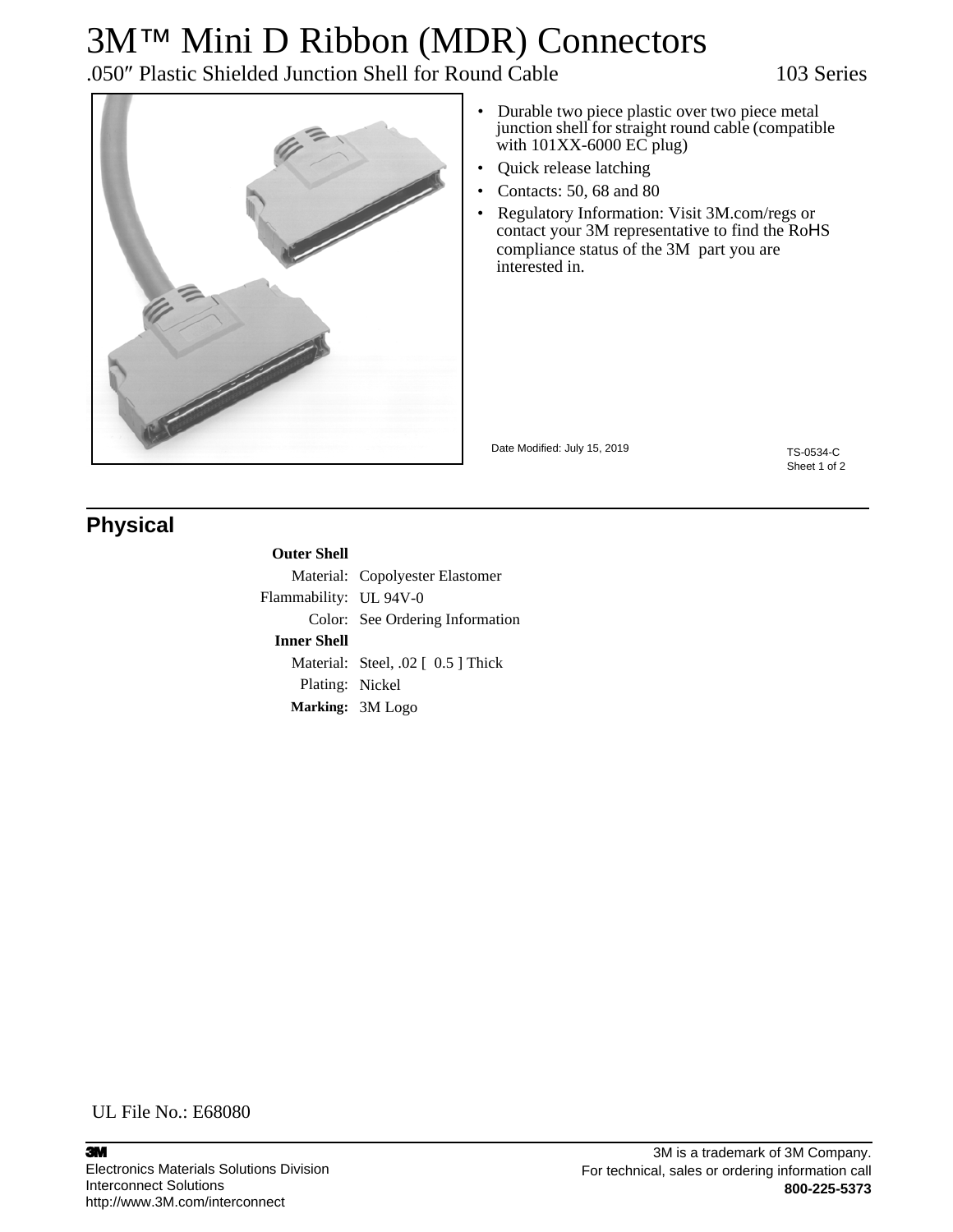## 3M™ Mini D Ribbon (MDR) Connectors

.050″ Plastic Shielded Junction Shell for Round Cable 103 Series



#### 3M

Electronics Materials Solutions Division Interconnect Solutions http://www.3M.com/interconnect